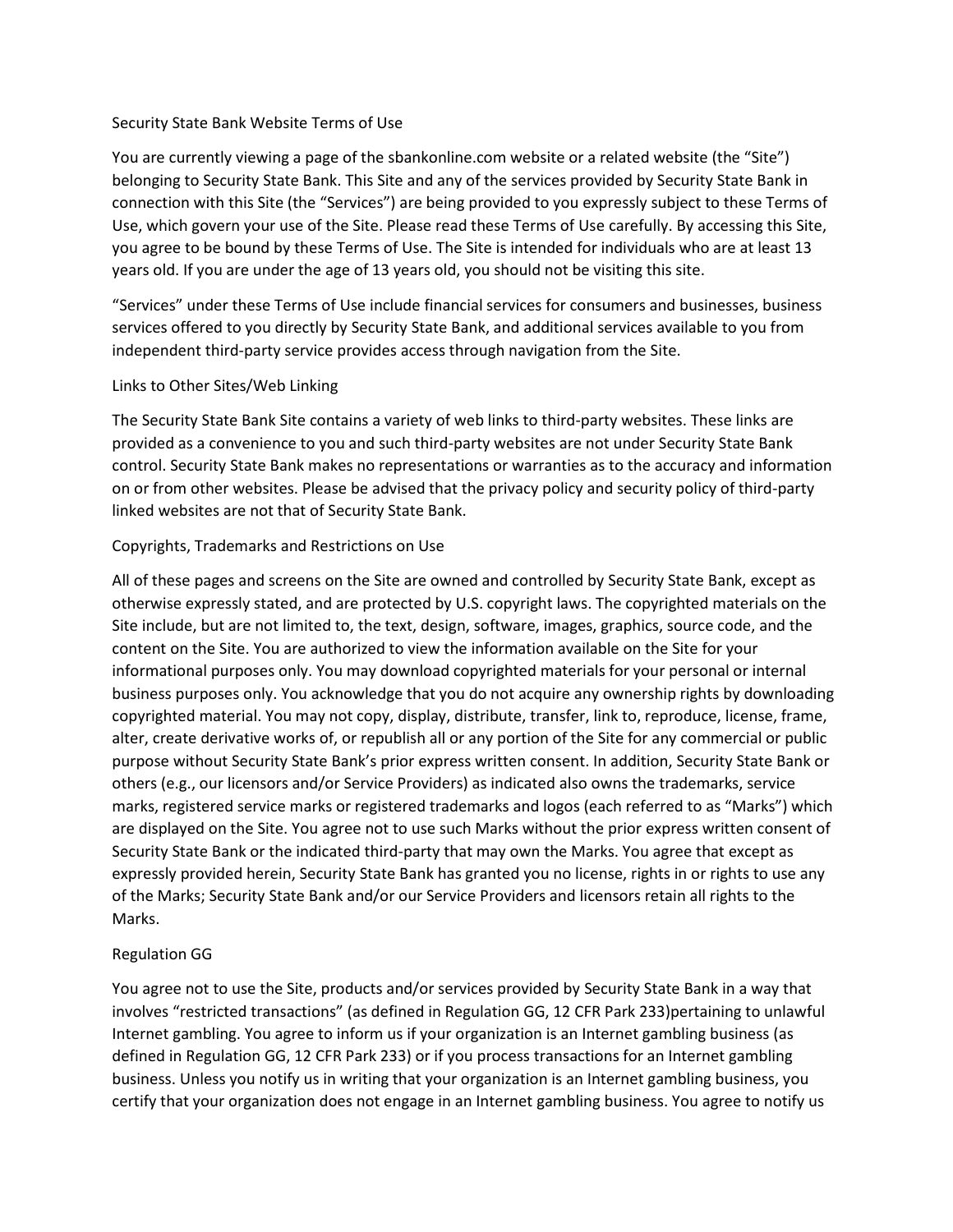in writing if your organization becomes an Internet gambling business. Restricted transactions are prohibited from being processed through the Site and/or your account at Security State Bank. Security State Bank reserves the right to prohibit and/or reject transactions involving Internet gambling.

# Disclaimer

THE INFORMATION, MATERIALS AND SERVICES CONTAINED IN THE SITE, INCLUDING TEXT, LINKS, GRAPHICS OR OTHER ITEMS ARE PROVIDED "AS AVAILABLE", "AS IS." SECURITY STATE BANK MAKES NO WARRANTIES OF ANY KIND, EXPRESS OR IMPLIED, WITH RESPECT TO THE SITE AND SERVICES HEREUNDER, OR ANY RELATED SERVICE, OR THE FITNESS OF THE SITE AND/OR SERVICES FOR CUSTOMER'S USE. SECURITY STATE BANK HEREBY EXPRESSLY DISCLAIMS ANY IMPLIED WARRANTY OF MERCHANTABILITY, FITNESS FOR A PARTICULAR PURPOSE OR IMPLIED WARRANTIES ARISING FROM A COURSE OF DEALING OR COURSE OF PERFORMANCE. NO ORAL OR WRITTEN INFORMATION GIVEN BY SECURITY STATE BANK, ITS EMPLOYEES, LICENSORS OR THE LIKE WILL CREATE A WARRANTY HEREUNDER. ALSO, SECURITY STATE BANK DISLAIMS ANY AND ALL REPRESENTATIONS AND WARRANTIES, EXPRESS OR IMPLIED, WITH RESPECT TO THE SITE OR SERVICES PERTAINING TO NONINFRINGEMENT, SECURITY, ACCURACY, NON-INTERRUPTION AND FREEDOM FROM COMPUTER VIRUS. SECURITY STATE BANK DOES NOT WARRANT THE ACCURACY, COMPLETENESS OR ADEQUACY OF THE INFORMATION AND MATERIALS ON THE SITE.

### General

Security State Bank reserves the right to modify these Terms of Use at any time without notice, but the most current version of the Terms of Use will always be available to you by clicking the link at the bottom of the Site. If you find the Terms of Use unacceptable at any time, you may discontinue your use of the Services. By continuing to use the Services after the date of any change to these Terms of Use, including accessing the Site, you agree to be bound by the rules contained in the most recent version of this Agreement.

You agree and understand that effective use of the Site will require your browser to use software plugins and modules, including, without limitation, JavaScript, in order to correctly display content and utilize features on the Site.

If you are enrolled in Security State Bank Online:

• Your use of the Services is governed by our Online Access Agreement, which incorporates these Terms of Use by reference, and

• If there is a conflict between these Terms of Use and the Online Access Agreement, the Online Access Agreement controls.

Security State Bank reserves the right to modify or terminate the Services and the Site or to terminate your access to the Services and Site, in whole or in part, at any time. These Terms of Use constitute a contract between you and Security State Bank governed by the laws of Wisconsin, with the exception of its conflicts of law's provisions.

Indemnification